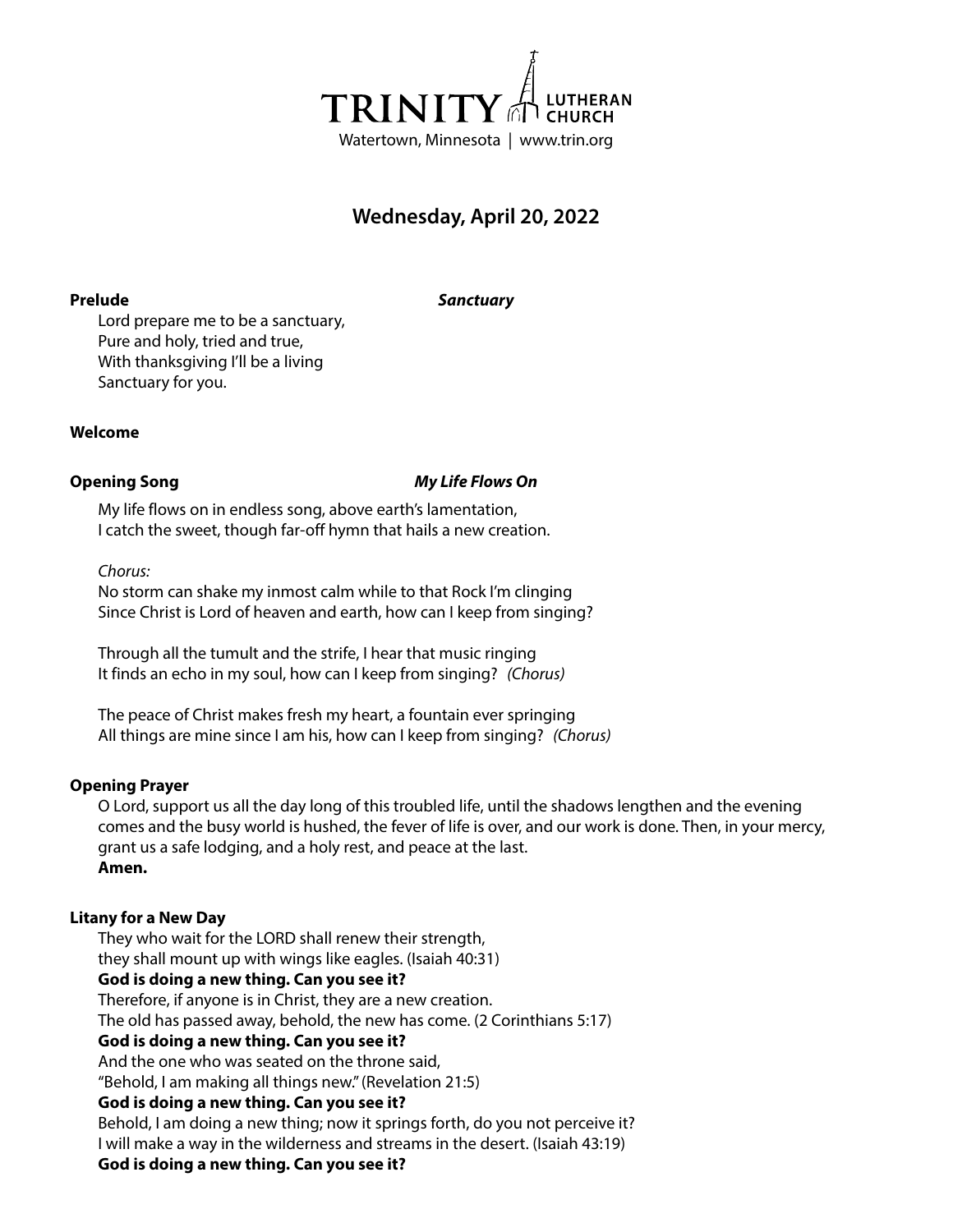# **Song** *Lord, I Lift Your Name On High*

Lord, I lift your name on high Lord, I love to sing your praises I'm so glad you're in my life I'm so glad you came to save us You came from heaven to earth to show the way From the earth to the cross my debt to pay From the cross to the grave From the grave to the sky Lord, I lift your name on high.

# **Reading John 20**

*Easter*

Early on the first day of the week, while it was still dark, Mary Magdalene came to the tomb and saw that the stone had been removed from the tomb. Mary stood weeping outside the tomb. As she wept, she bent over to look into the tomb, and she saw two angels in white, sitting where the body of Jesus had been lying, one at the head and the other at the feet. They said to her, "Woman, why are you weeping?" She said to them, "They have taken away my Lord, and I do not know where they have laid him." When she had said this, she turned around and saw Jesus standing there, but she did not know that it was Jesus. Jesus said to her, "Woman, why are you weeping? Whom are you looking for?" Supposing him to be the gardener, she said to him, "Sir, if you have carried him away, tell me where you have laid him, and I will take him away." Jesus said to her, "Mary!" She turned and said to him in Hebrew, "Rabbouni!" (which means Teacher). Jesus said to her, "Do not hold on to me, because I have not yet ascended to the Father. But go to my brothers and say to them, 'I am ascending to my Father and your Father, to my God and your God.'" Mary Magdalene went and announced to the disciples, "I have seen the Lord"; and she told them that he had said these things to her.

# **Message**

# **Hymn of the Night** *And So It Goes*

Ashes to ashes, dust into dust, Buildings will crumble, bridges will rust, Mountains will disappear, and rivers will dry up, And so it goes, with everything but love, So it goes with everything but love.

# **Sharing the Peace**

**Offering** *Thank you for your continued financial support during this time. Give online at* www.trin.org/give*. Text donation amount to 833-381-0691.*

# **Prayer**

O God, you have called your servants to ventures of which we cannot see the ending, by paths as yet untrodden, through perils unknown. Give us faith to go out with good courage, not knowing where we go, but only that your hand is leading us and your love supporting us; through Jesus Christ our Lord. **Amen.**